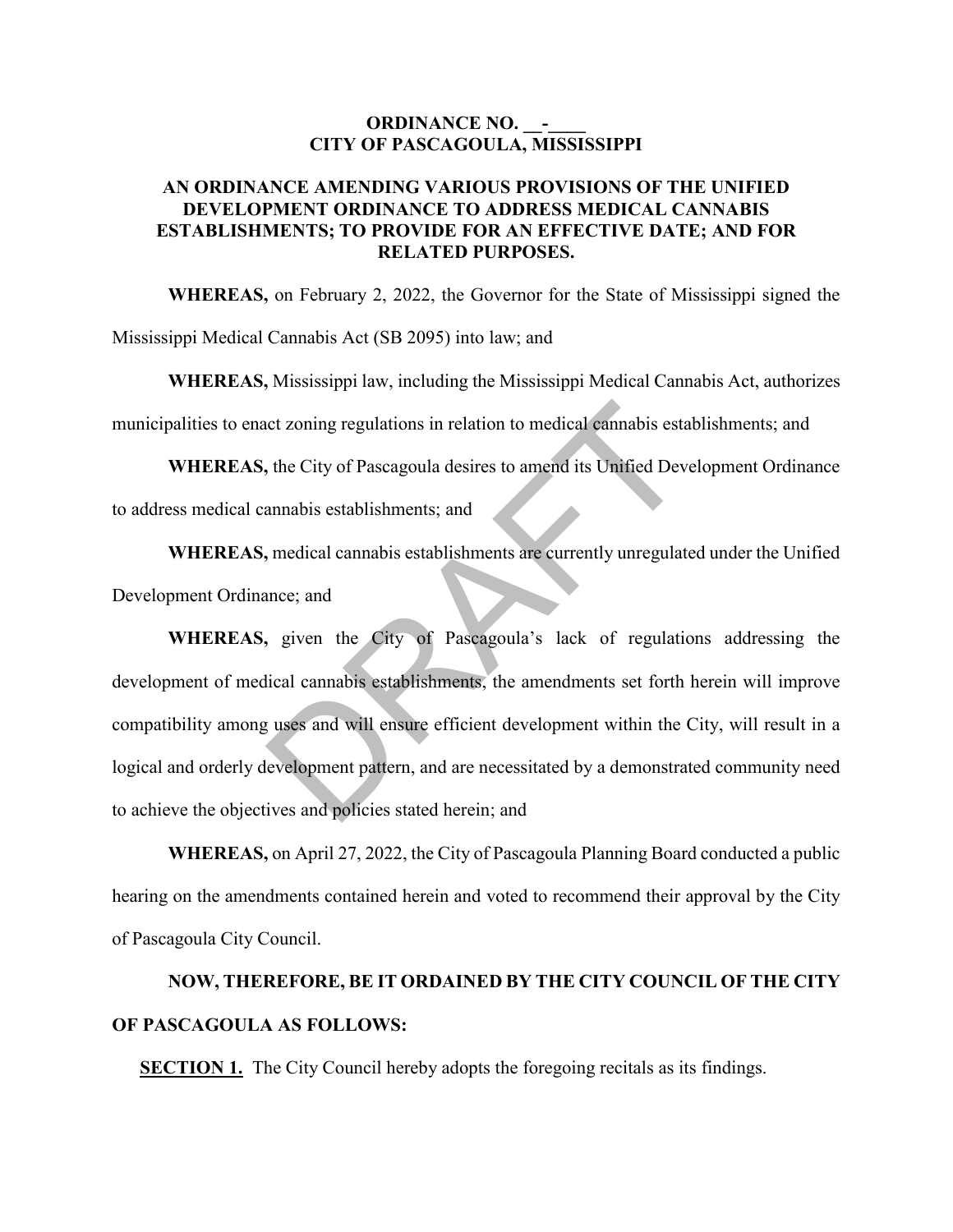**SECTION 2.** Section 10.2. Terms and Uses Defined is hereby amended to include the following definitions:

- 1. "Medical cannabis dispensary" means an entity that acquires, possesses, stores, transfers, sells, supplies or dispenses medical cannabis, equipment used for medical cannabis, or related supplies and educational materials to cardholders.
- 2. "Cannabis research facility" means an entity that acquires cannabis from cannabis cultivation facilities and cannabis processing facilities in order to research cannabis, develop best practices for specific medical conditions, develop medicines and provide commercial access for medical use.
- 3. "Cannabis testing facility" means an entity that analyzes the safety and potency of cannabis.
- 4. "Cannabis cultivation facility" means a business entity that acquires, grows, cultivates and harvests medical cannabis in an indoor, enclosed, locked and secure area.
- 5. "Cannabis processing facility" means a business entity that: (i) acquires or intends to acquire cannabis from a cannabis cultivation facility; (ii) possesses cannabis with the intent to manufacture a cannabis product; (iii) manufactures or intends to manufacture a cannabis product from unprocessed cannabis or a cannabis extract; and (iv) sells or intends to sell a cannabis product to a medical cannabis dispensary, cannabis testing facility or cannabis research facility. practices for specific medical conditions, develop me<br>access for medical use.<br>esting facility" means an entity that analyzes the safe<br>iltivation facility" means a business entity that acquires, g<br>ical cannabis in an indoor
- 6. "Cannabis disposal entity" means a business that is involved in the commercial disposal or destruction of medical cannabis.
- 7. "Cardholder" means a registered qualifying patient or a registered designated caregiver who has been issued and possesses a valid medical cannabis registry identification card.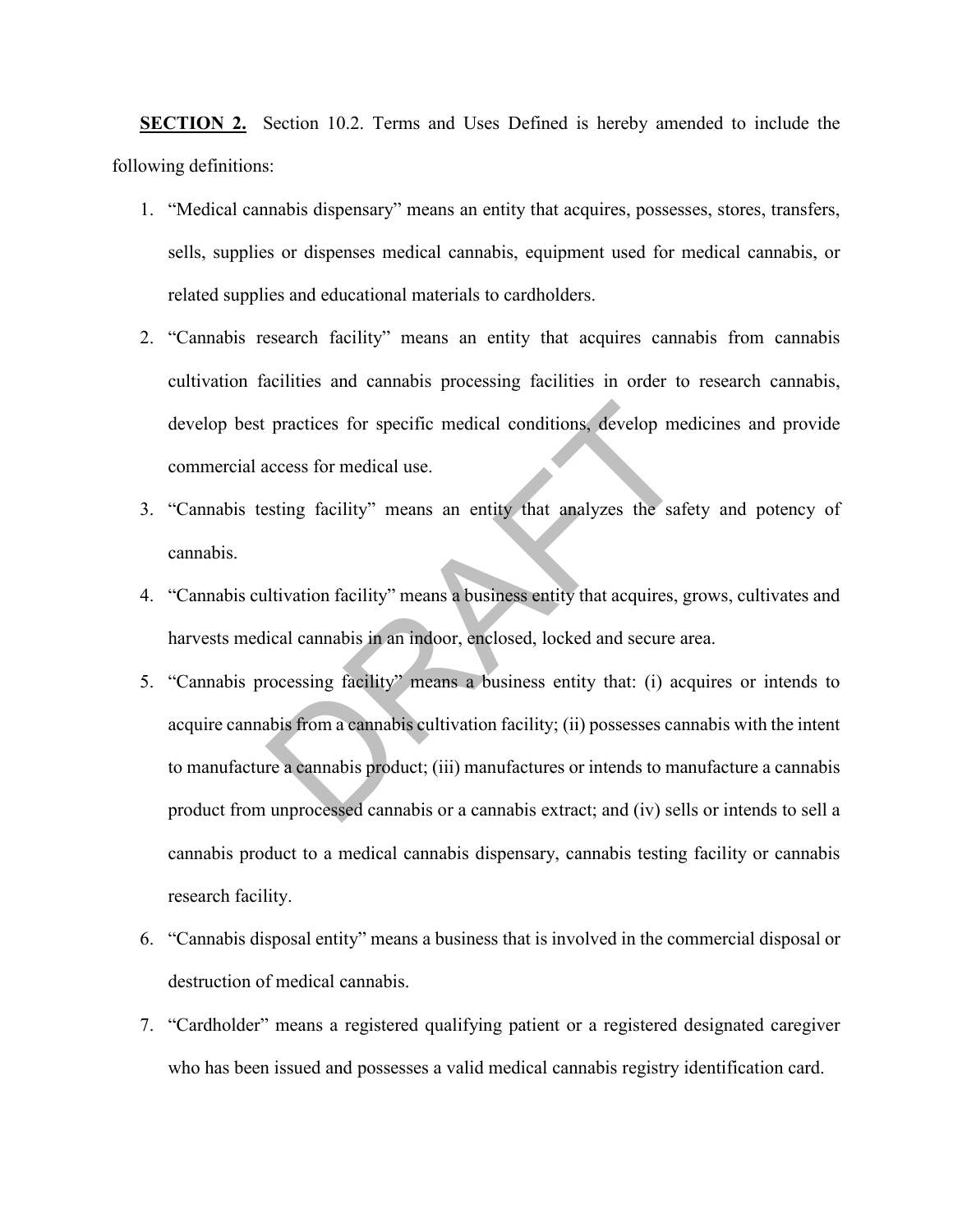**SECTION 3.** Section 4.3.D.8. Retail Sales and Service Uses is hereby amended to include "Medical Cannabis Establishments, Commercial", which shall become Section 4.3.D.8.e. and state as follows:

Medical Cannabis Establishments, Commercial

Medical cannabis dispensaries, cannabis research facilities, and cannabis testing facilities shall comply with the following standards:

- i. The use shall be validly licensed with the State of Mississippi and shall prominently display in a public area near its main entrance copies of all required state licenses and the name of the owner and designated entity responsible for compliance with State and City law. in a public area near its main entrance copies of all re<br>ne name of the owner and designated entity responsible<br>and City law.<br>see shall not provide for outdoor seating areas, queues,<br>All activities shall be conducted withi
- ii. The use shall not provide for outdoor seating areas, queues, or customer waiting areas. All activities shall be conducted within the structure and adequate indoor waiting areas shall be provided for all patients and business invitees.
- iii. The use shall be located at least 250 feet from any residential district or existing residential use.
- iv. If the use results in the off-site transmission of odor, the use shall be required to include measures to reduce the off-site transmission of odor.

**SECTION 4.** Section 4.3.E.3. Manufacturing and Production Uses is hereby amended to include "Medical Cannabis Establishments, Industrial", which shall become Section 4.3.E.3.b. and state as follows:

Medical Cannabis Establishments, Industrial

Cannabis cultivation facilities, cannabis processing facilities, and cannabis disposal entities shall comply with the following standards: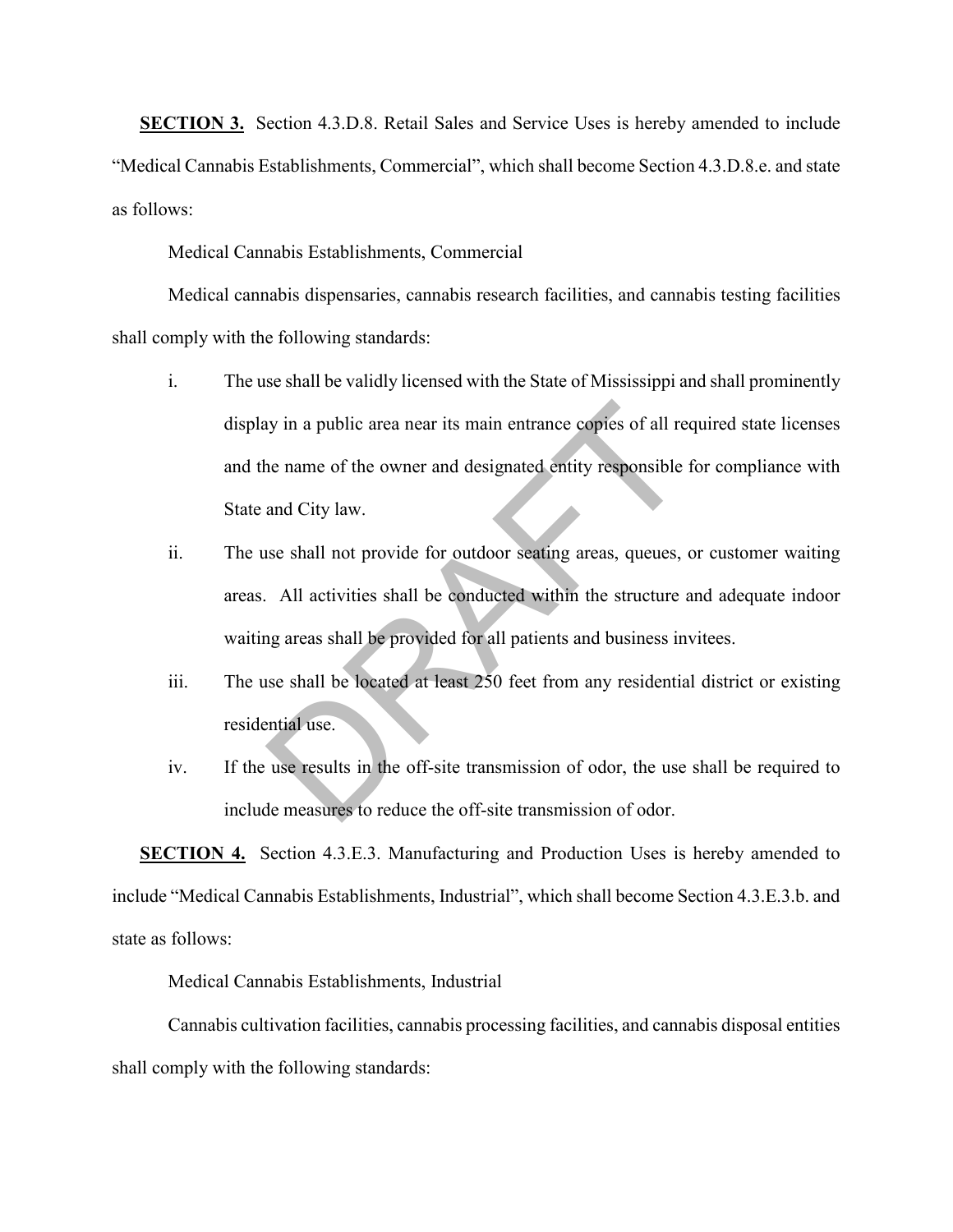- i. The use shall be validly licensed with the State of Mississippi and shall prominently display in a public area near its main entrance copies of all required state licenses and the name of the owner and designated entity responsible for compliance with State and City law.
- ii. The use shall be located at least 250 feet from any residential district or existing residential use.
- iii. The use shall be required to include measures to reduce the off-site transmission of noise, odor, and light.
- iv. If the use is located in a commercial zone, the use shall provide a type C buffer in accordance with Section 6.3.E., Perimeter Buffers.

|                                                                                             | noise, odor, and light.                                                              |           |                |              |            |    |            |                |                   |              |                                     |
|---------------------------------------------------------------------------------------------|--------------------------------------------------------------------------------------|-----------|----------------|--------------|------------|----|------------|----------------|-------------------|--------------|-------------------------------------|
| iv.                                                                                         | If the use is located in a commercial zone, the use shall provide a type C buffer in |           |                |              |            |    |            |                |                   |              |                                     |
|                                                                                             | accordance with Section 6.3.E., Perimeter Buffers.                                   |           |                |              |            |    |            |                |                   |              |                                     |
| <b>SECTION 5.</b> Table 4.2.B.2: Principal Use Table is amended to include medical cannabis |                                                                                      |           |                |              |            |    |            |                |                   |              |                                     |
| establishments as follows:                                                                  |                                                                                      |           |                |              |            |    |            |                |                   |              |                                     |
| <b>Use Category</b>                                                                         | <b>Use Type</b>                                                                      |           |                |              | Commercial |    |            |                | <b>Industrial</b> |              | Use-                                |
|                                                                                             |                                                                                      | <b>NC</b> | CC             | RC           | <b>DT</b>  | GC | <b>WMU</b> | LI             | HI                | ${\bf P}$    | <b>Specific</b><br><b>Standards</b> |
| <b>Retail Sales</b>                                                                         | Medical<br>cannabis<br>dispensary                                                    | S         | $\overline{P}$ | $\mathbf{P}$ | S          | S  | S          | $\overline{P}$ | $\mathbf{P}$      | $\mathbf{P}$ | 4.3.D.8.e.                          |
| <b>Health Care</b><br>Uses                                                                  | Cannabis<br>research<br>facility                                                     | S         | $\mathbf{P}$   | $\mathbf{P}$ | S          | S  | S          | $\mathbf{P}$   | $\mathbf{P}$      | $\mathbf{P}$ | 4.3.D.8.e.                          |
|                                                                                             | Cannabis<br>testing<br>facility                                                      | S         | $\mathbf{P}$   | $\mathbf{P}$ | S          | S  | S          | $\mathbf{P}$   | $\mathbf{P}$      | $\mathbf{P}$ | 4.3.D.8.e.                          |
| Manufacturing<br>and<br>Production<br>Uses                                                  | Cannabis<br>cultivation<br>facility                                                  |           | S              | S            |            |    |            | $\mathbf{P}$   | $\mathbf{P}$      | $\mathbf{P}$ | 4.3.E.3.b.                          |
|                                                                                             | Cannabis<br>processing<br>facility                                                   |           | S              | S            |            |    |            | $\mathbf{P}$   | $\mathbf{P}$      | $\mathbf{P}$ | 4.3.E.3.b.                          |
|                                                                                             | Cannabis<br>disposal<br>entity                                                       |           | S              | S            |            |    |            | $\mathbf{p}$   | $\mathbf{P}$      | $\mathbf{P}$ | 4.3.E.3.b.                          |